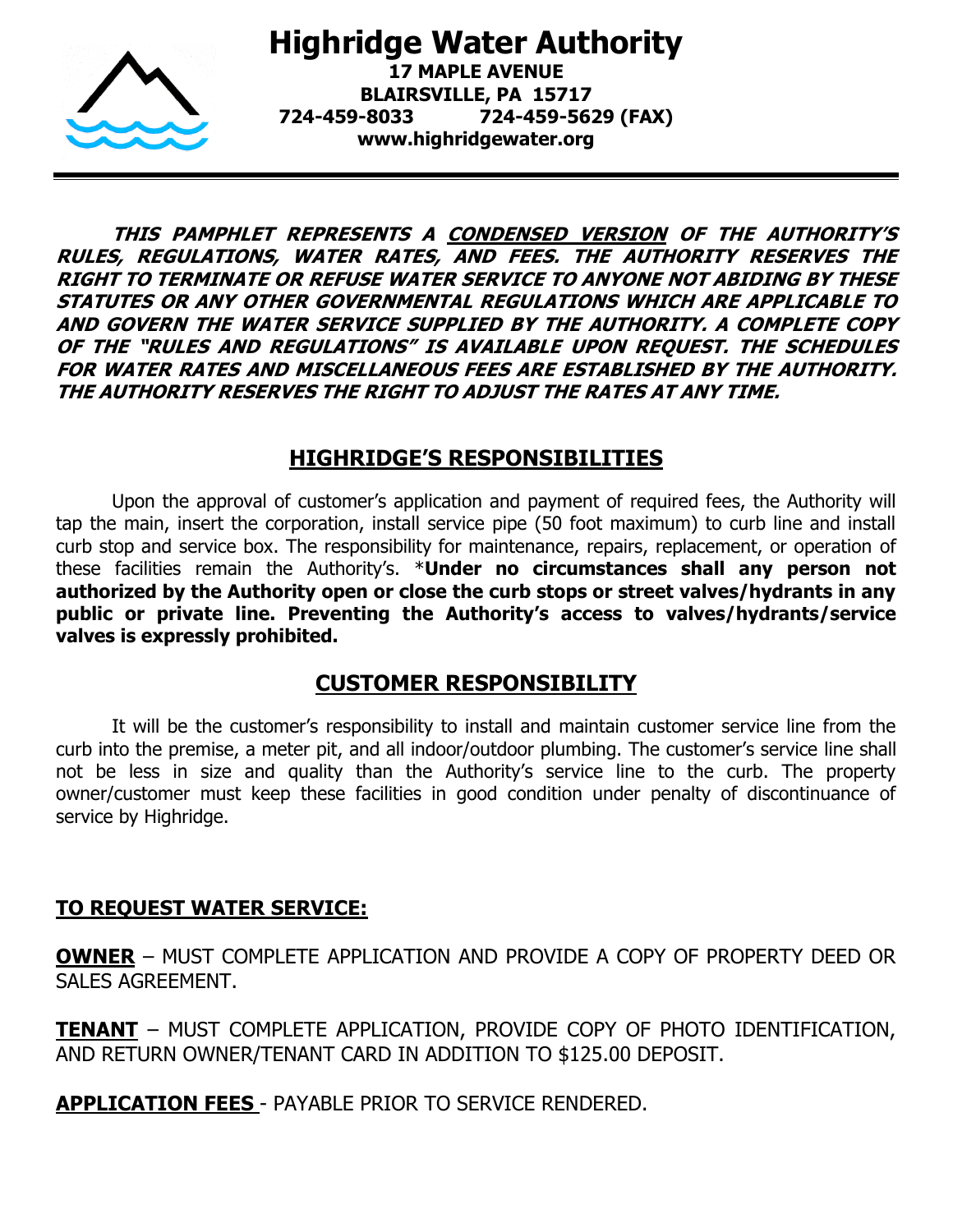# **INSTALLATION SPECIFICATIONS: (FOR SINGLE FAMILY DWELLINGS)**

- 1.) **SERVICE LINE:** Pipe size for residential users shall be:
	- ¾" or 1" 200 P.S.I. plastic **(COPPER TUBING SIZE ONLY)**
	- For pipe sizes  $1\frac{1}{2}$  and larger, other requirements may apply.
- 2.) **METER PIT: (as of Sept 2017)** Required at all premises when installing a new water service. These shall also be mandatory when replacing an existing service line or meter pit. Pit shall be located adjacent to the property line along the street or right of way in which the water main is located or per Authority discretion. Materials necessary include:
	- PVC meter pit (15" diameter by 3' deep) containing 5/8"x 3/4" tandem coil setter in which the following are included ;
	- ¾" coil tubing and ¾" iron pipe fittings, dual check valve (ASSE 1024) and pressure reducer;
	- Insulation disc (minimum 1  $\frac{1}{2}$ " thickness), locking lid;
	- Adjustable meter platform plate and support brackets;
	- **All fittings must be brass compression type.**
- 3.) **PRE-EXISTING METER PIT: (pre-Sept 2017)** shall contain the following materials:
	- Meter yoke (12") with shut off valve, dual check valve (ASSE 1024), and pressure reducer on an S bar setter;
	- Additional shut off valve inside the building being served;
	- **All fittings must be brass compression type.**

### 4.) **FOR METERS INSIDE THE BUILDING – this is a pre-2017 arrangement**. Owner shall install and maintain:

- Two (2) shut off valves (one each before and after meter);
- One (1) set of two (2) brass meter couplers for a  $5/8'' \times 3/4''$  water meter;
- One (1) pressure reducer on the inlet side of water meter;
- One  $(1)$  dual check valve (ASSE 1024) placed after meter;
- The above shall be located in an easily accessible place near the entrance of the service pipe into the building.
- **All fittings must be brass compression type.**

**NOTE:** A second shut off valve, for emergency use by building's owner, is required for any water service line. It can be inside a meter pit or preferably immediately after the entrance of the service pipe into the building but always on the outlet side of water meter.

# **OTHER CONDITIONS:**

- Solder joints before the meter as well as hose clamps of any kind are prohibited.
- A 7  $\frac{1}{2}$  gap between the meter couplings is required to install meter.
- **PLEASE NOTE CUSTOMER MUST PROVIDE THE AUTHORITY WITH AT LEAST A 24-HOUR NOTICE FOR ALL CHANGES IN SERVICE AND APPLICATIONS FOR NEW SERVICE.**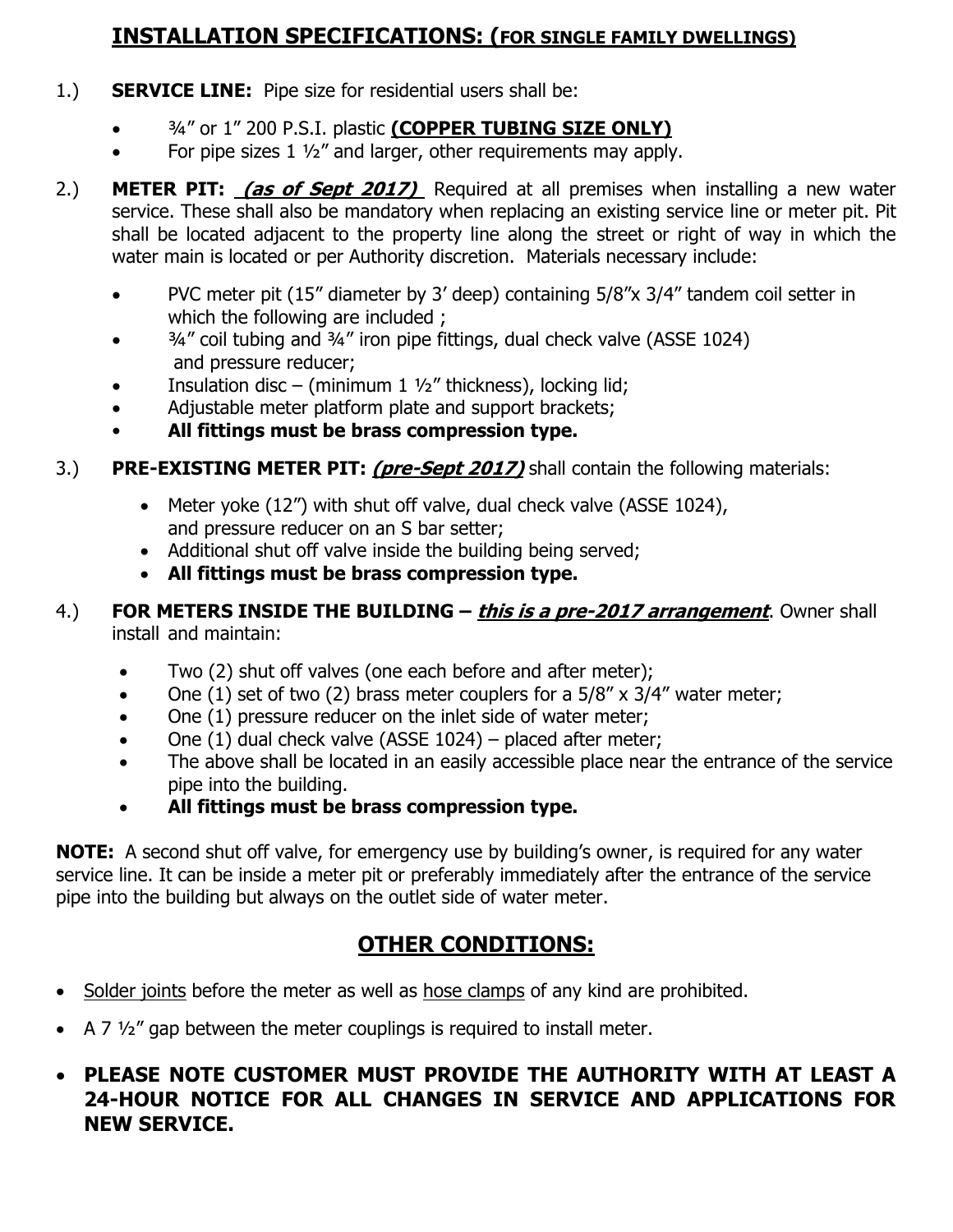# **ADDITIONAL INFORMATION:**

- 1.) A minimum depth of three (3) feet is required for meter pits and service lines;
- 2.) Meters shall be protected from freezing, tampering, or other damage;

#### **3.) The Authority must inspect and approve, prior to backfilling of any trench, the installation or repair of customer's service line;**

- 4.) Cross connections between any private water source and the public water system are prohibited;
- **5.) No water will be turned on if curb box is improperly set.**
- **6.) Commercial and Industrial customers must install an approved Backflow Preventer ASSE 1013 or ASSE 1015 as determined by the Authority.**

### **METERS:**

Highridge Water Authority reserves the exclusive right to determine when and where meters shall be installed and shall determine the size of meter to be installed. The meter remains the property of the Authority. Access to same for reading, inspection, testing, and repairs, etc. must be permitted at all reasonable times by the customer. The customer shall be responsible for all damage which occurs to a meter other than ordinary wear.

## **FEES PAYABLE UPON APPLICATION FOR SERVICE**

#### **CONNECTION FEES** (Tapping charge):

- 1. <sup>3/4"</sup> service (length 50' maximum) \$1,800.00
- 

2. 1" and larger  $$1,800.00$  plus Actual time & material cost

3. Customer Facilities Fee – mandatory for new services \$200.00 Includes 5/8" x ¾" meter furnished & set by Authority personnel. Meter type to be determined by Authority.

## **CUSTOMER FACILITIES FEES – SERVICE RENEWAL**

| 1. | Customer Facilities Fee -<br>Includes $5/8''$ x $\frac{3}{4}''$ meter furnished & set by Authority<br>personnel. Meter type to be determined by Authority. | \$200.00                            |
|----|------------------------------------------------------------------------------------------------------------------------------------------------------------|-------------------------------------|
| 2. | Meter larger than $5/8''$ x $\frac{3}{4}''$ meter furnished & installed                                                                                    | <b>Market Price</b><br>by Authority |